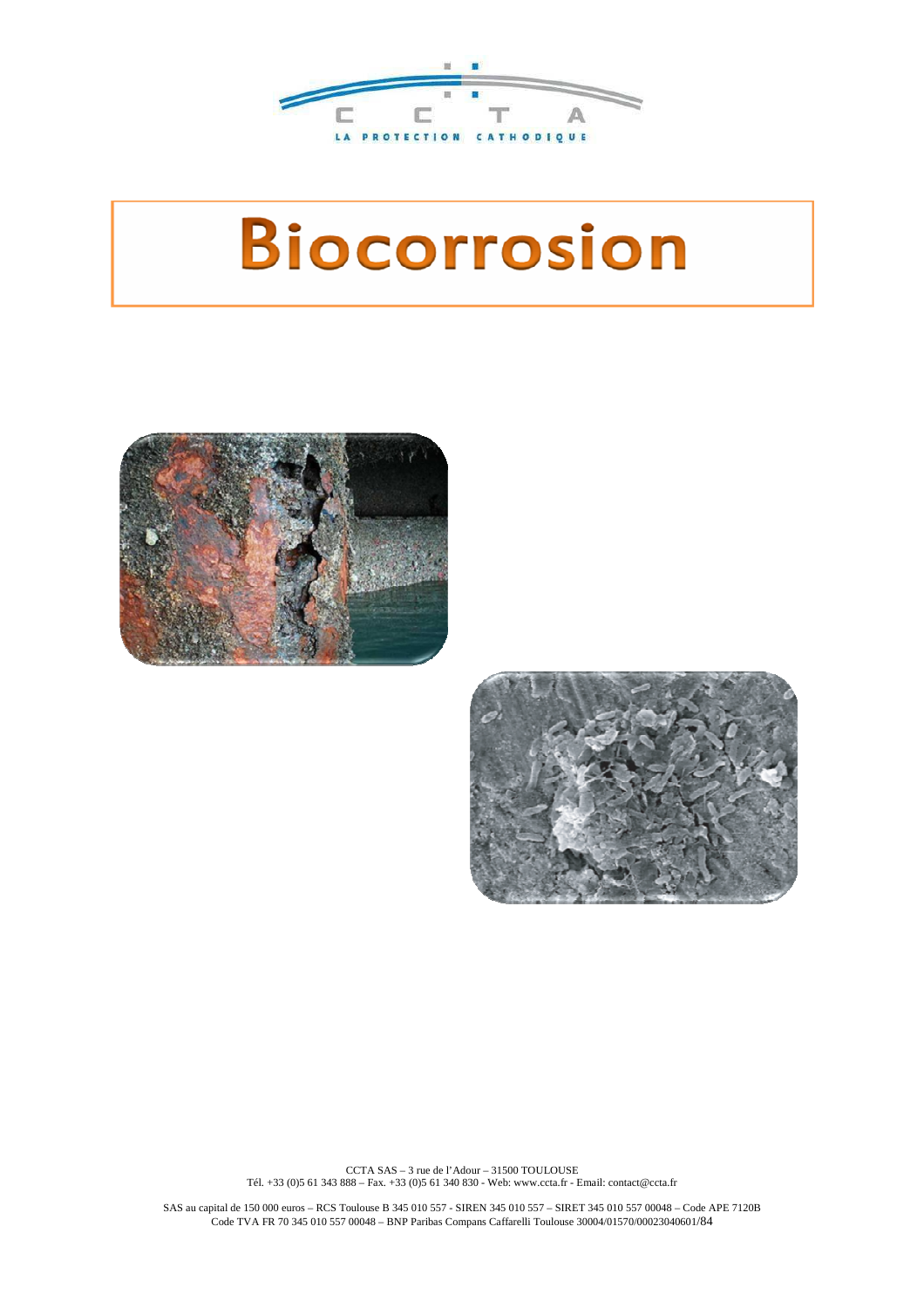# Contents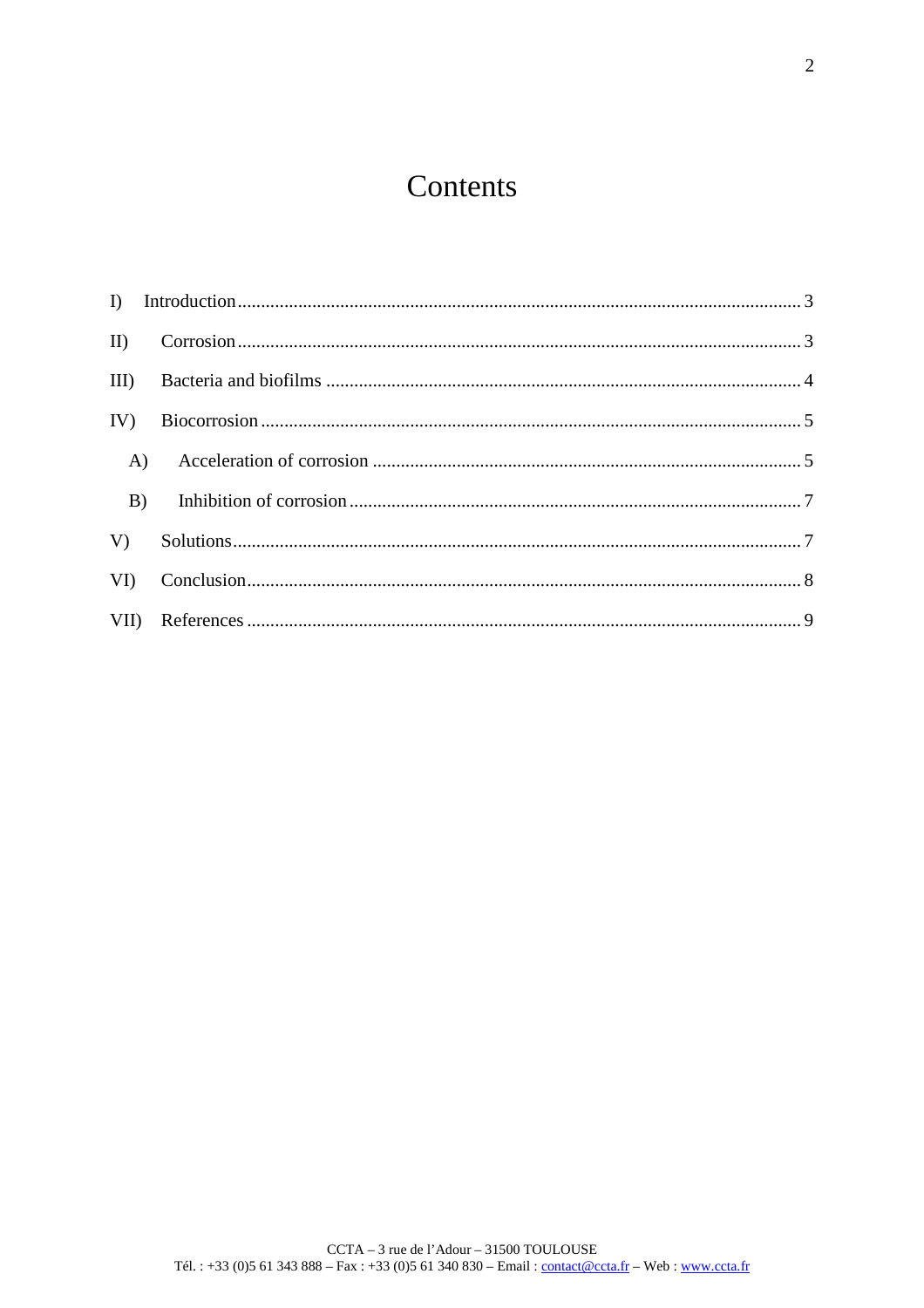# **I) Introduction**

When we are walking around the sea or into a harbor, we use to see boats or iron pieces covered by rust. This phenomenon is called corrosion. It can happen also for a pipe which is buried in the ground. In this report, we will talk about corrosion because of water and especially seawater. The biocorrosion isn't a different way to have rust but the impact that bacteria have on the metal. It's also named MIC for Microbiologically Influenced Corrosion.

Studies about biocorrosion started in the 60s. The importance of the biocorrosion can be realized thanks to these data<sup>1</sup>: in France, 27 billion Euros are spent each year to repair what corrosion has destroyed. The biocorrosion is responsible of 5 to 10 per cent of this cost which means around 5 billion Euros per year. For the naval industry, it represents a big budget and that's why studies are more important to date.

In this report, first we will describe corrosion and biofilms. This knowledge permits to work on this question: *Do bacteria have positive or negative actions on marine corrosion?*

We will see two hypotheses and then solutions which exist to prevent biocorrosion.

# **II)Corrosion**

The corrosion is the interaction that exists between the metal and the environment which is the sea in this case. The corrosion deteriorates the metal and creates holes in it. The system breaks when the corrosion is very important. For example, a pipe transporting petroleum mustn't be corroded. The marine corrosion is an electrochemical reaction between the anode and the cathode, depending on oxygen. When the metal is immersed into the water, we speak about electrode. The anodic reaction is an oxidation: Fe  $\rightarrow$  Fe<sup>2+</sup> + 2e. Whereas the cathodic reaction is a reduction:

- Without oxygen:  $2 \text{ H}_2\text{O} + 2e^- \rightarrow 2 \text{ OH}^- + \text{H}_2$
- With oxygen:  $O_2 + 2 H_2O + 4e^- \rightarrow 4 OH^-$

 $\frac{1}{1}$  <www.biocorys.utc.fr>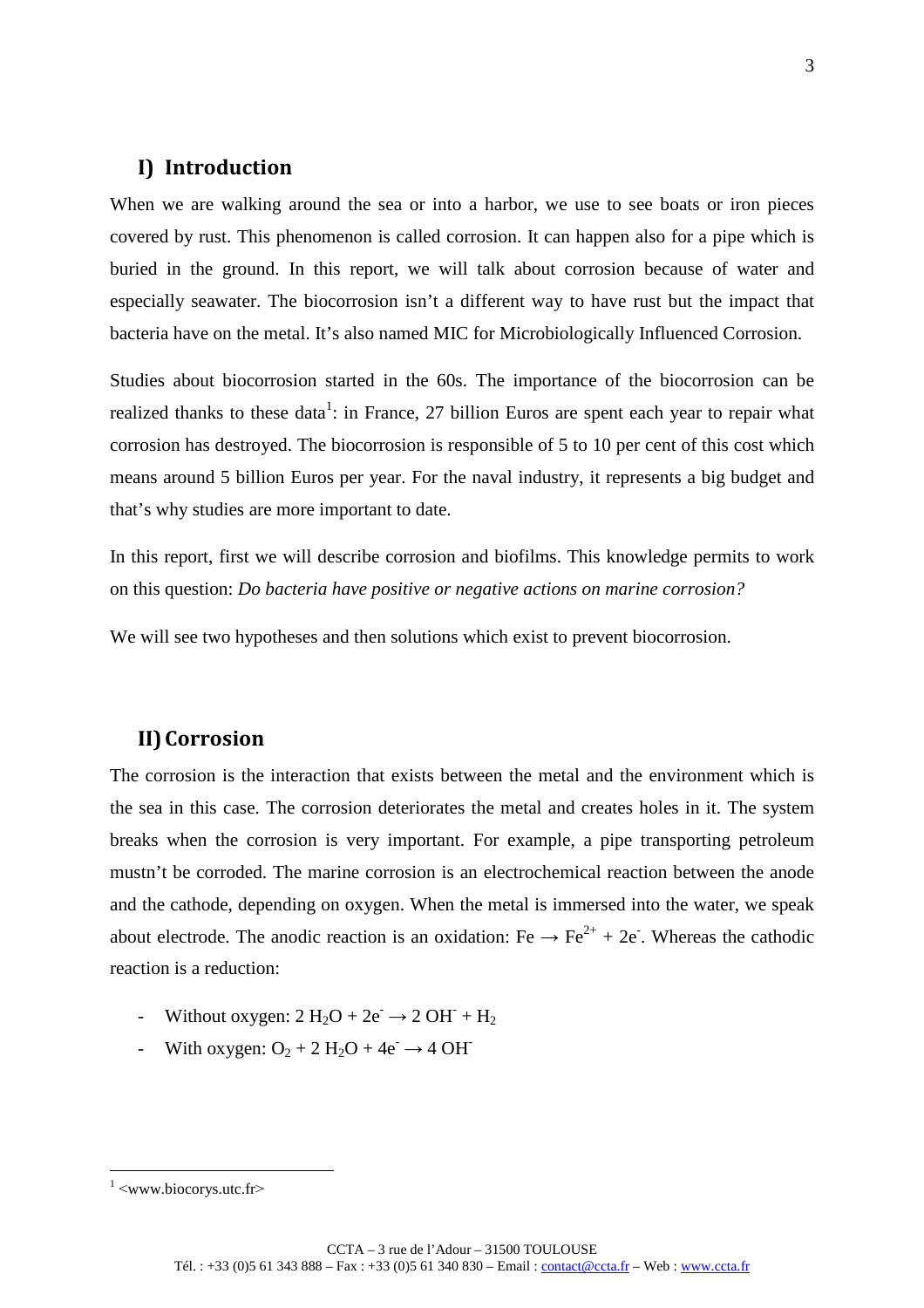Each reaction has an electrode potential: Ea and Ec. Before corrosion, both anodic and cathodic reactions are at equilibrium. The marine corrosion starts when  $E_c$  is higher than  $E_a$ and a new potential is generated:  $E_{\text{corr}}$  (corrosion potential).

The iron that forms the metal is modified and the rust appears:

- Anaerobic conditions:  $2 \text{ H}_2\text{O} + \text{Fe} \rightarrow \text{Fe} (\text{OH})_2 + \text{H}_2$
- Aerobic conditions:  $4 \text{ Fe } (OH)_2 + O_2 + 2 \text{ H}_2\text{O} \rightarrow 4 \text{ Fe } (OH)_3$

We saw that water and oxygen are essential for corrosion and it's the same for bacteria growth.

#### **III) Bacteria and biofilms**

Bacteria belong to the prokaryote micro-organisms: they don't have nucleus. It's possible to distinguish two kinds of bacteria: Gram-positive or Gram-negative. For Gram+ bacteria, the extracellular membrane is absent and the peptidoglycan is very important. In the structure of bacteria, there are flagella and pili which permit the fixation on the metal. Bacteria can be separated in two groups: aerobe if they need oxygen and anaerobe if they can live without oxygen. More specifically, we will talk about sulfate-reducing bacteria (SRB) for anaerobes bacteria. With their metabolism, bacteria secrete several macromolecules (proteins, nucleic acid, lipid…) called Extracellular Polymeric Substances (EPS). They use energy and change the environment around them.

Bacteria are hanging into the water or organized into a biofilm. A biofilm contains 25% of bacteria and 75% of EPS. Bacteria need several elements to live: these elements are going through the biofilm.

The development of the biofilm is in five steps:

- 1. Adhesion: Thanks to their pili and flagella, bacteria move into the water. They find a metal support and start a reversible adhesion.
- 2. Consolidation: If bacteria have everything to grow, the adhesion becomes irreversible.
- 3. Colonization: Bacteria are protected by their EPS, they can grow without problems.
- 4. Maturation: The biofilm is mature and acquires its 3D structure.
- 5. Sloughing: Some bacteria leave the biofilm to find a new one especially when there is a nutrient starvation in the environment.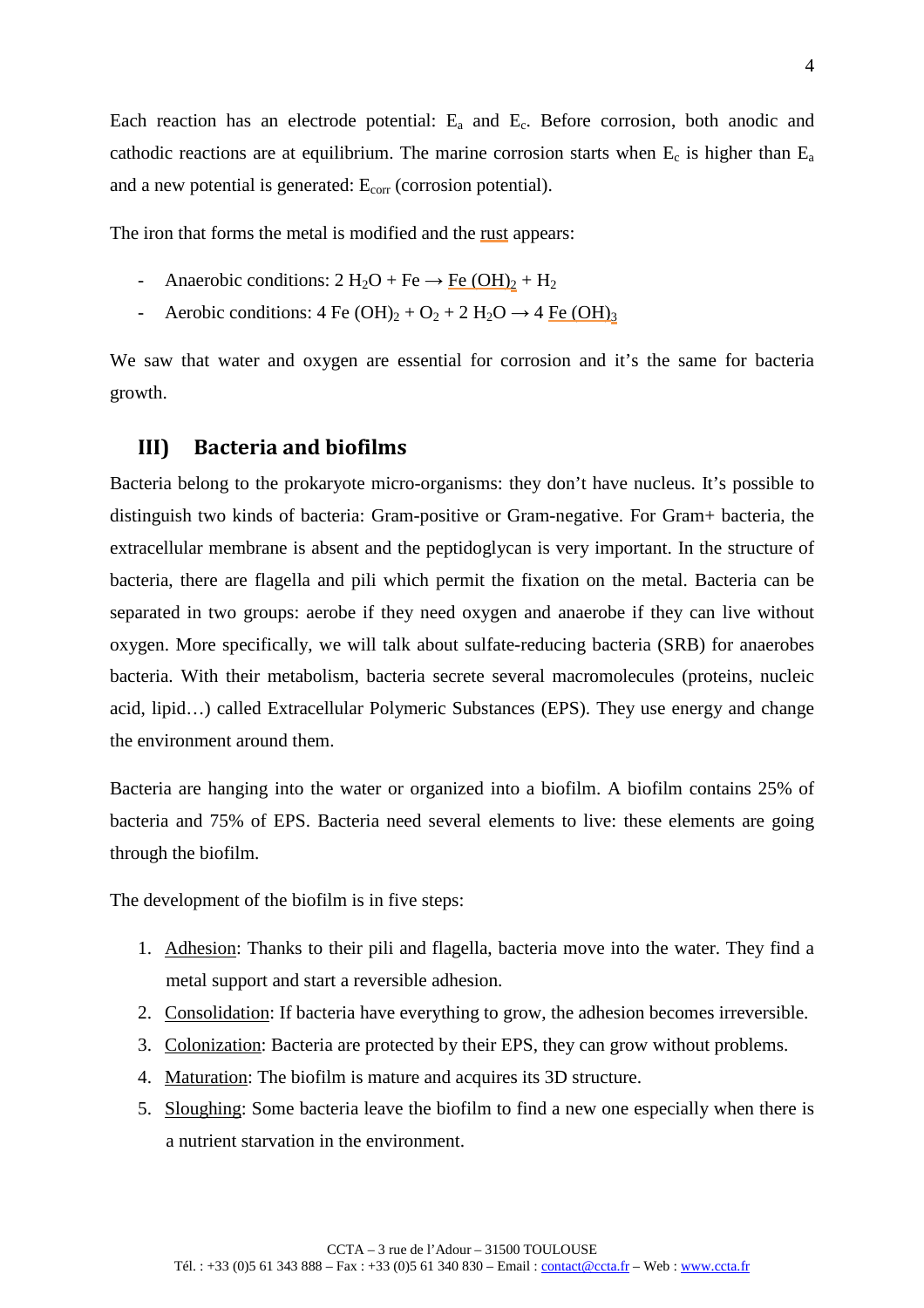

The biofilm begins when an iron pipe is in contact with water for example. The biocorrosion appears because bacteria alter the environment locally and because a biofilm is heterogenic: there are aerobes and anaerobes bacteria and most of time aerobes bacteria are near the fluid and anaerobes bacteria are closed to the metal. Moreover, the biofilm has different thickness.

# **IV) Biocorrosion**

Bacteria modify the interaction between the support and the environment. The biocorrosion is induced because of three elements: metal, solution and micro-organism.

#### A) Acceleration of corrosion

In the first assumption, bacteria enhance corrosion. It's the aerobe bacteria which start the reaction thanks to enzyme. Actually, these bacteria use the oxygen with glucose. The enzyme called glucose oxidase (GOD) transforms this element into gluconic acid and hydrogen peroxide: D-glucose +  $O_2 \rightarrow$  D-gluconic acid + H<sub>2</sub>O<sub>2</sub>. This H<sub>2</sub>O<sub>2</sub> increases the corrosion potential  $E_{\text{corr}}$  and thus the corrosion. The  $H_2O_2$  can be reduced by catalase and peroxidase. So, the kinetic of the corrosion depends on all of these elements. The aerobes bacteria diminish the oxygen into the biofilm and it's better for anaerobes bacteria. The sulfatereducing bacteria (SRB) reduce the sulfate into sulfur. The sulfur can be associated with iron (Fe) to create iron sulfide (FeS) or with hydrogen  $(H_2)$  to create hydrogen sulfide  $(H_2S)$ . These elements accelerate the corrosion in places of the pipe and dig a pit. It's called SRB corrosion.

The biocorrosion has a special kinetic described in a model with 5 steps:

1. Step 0: When the metal gets into the water, bacteria colonize it and the biofilm begins. There are more aerobes bacteria than anaerobes.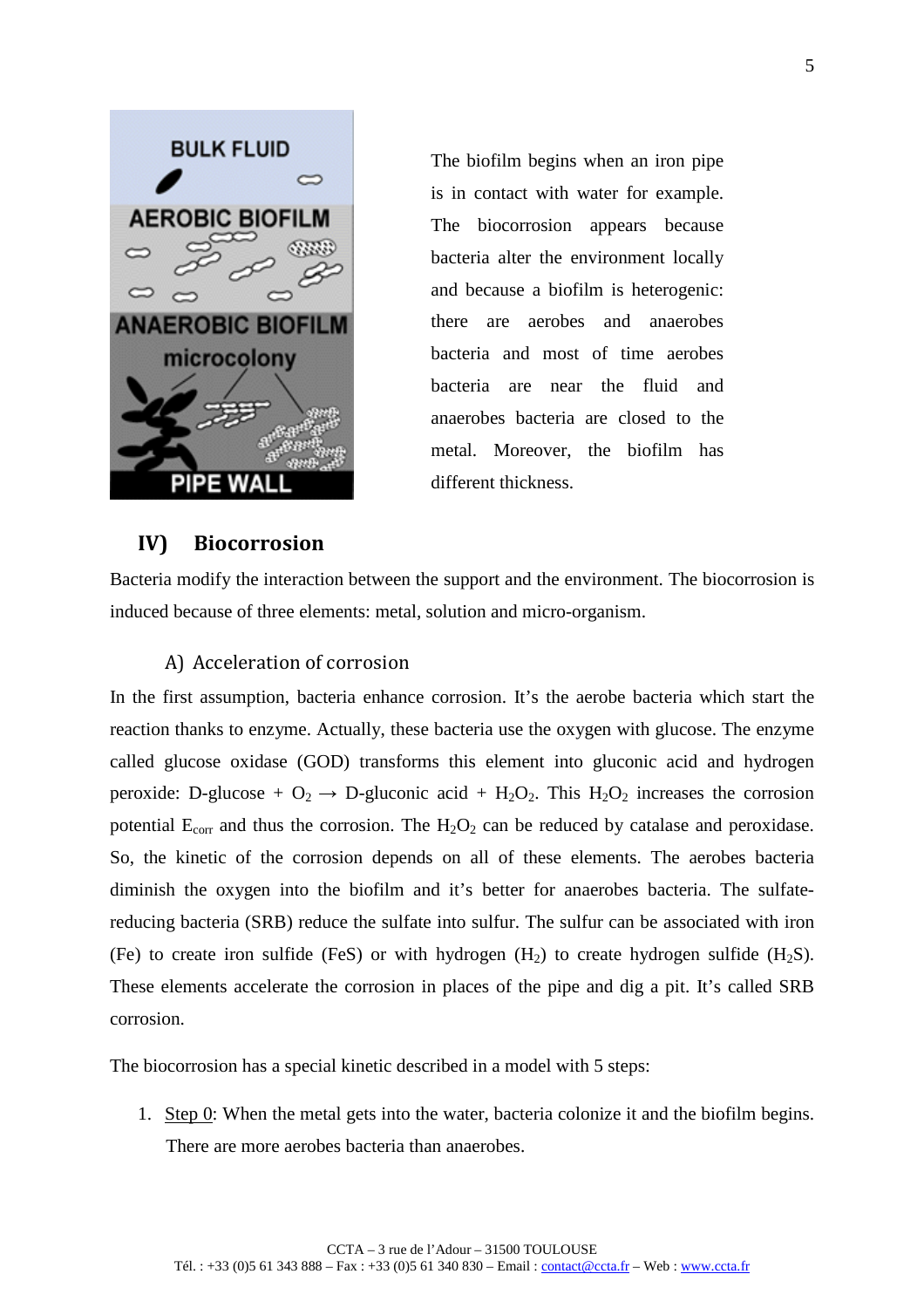- 2. Step 1: The metal is victim of an oxidation. Some products of corrosion appear. The kinetic is linear.
- 3. Step 2: The corroded part increases and there is less oxygen. The anaerobes bacteria have better conditions to live. The kinetic slows down.
- 4. Step 3: If the bacteria have enough nutrients, they grow and the corrosion continues.
- 5. Step 4: The system is balanced and the kinetic of corrosion is linear again.

The duration of the steps depends on the environment: nutrients, oxygen, bacteria…

Three main mechanisms have been described by scientists [6] and are studied still. They explain how biofilms interact with the metal and how they are responsible of biocorrosion.

In the first mechanism, scientists show that "biofilms create oxygen heterogeneities". Actually, bacteria use oxygen but the biofilm is heterogenic. Consequently, the concentration of oxygen is heterogenic which induces potential differences: it's the establishment of the corrosion. For the second mechanism, scientists explain that "biofilm matrix increases the mass transport resistance". The EPS of the biofilm make the transport of chemical elements difficult. The conditions around the metal are affected in the same way as in the first mechanism: the resistance is different at various locations on the metal which modify the concentration of oxygen. There is also a lower pH: acid solutions are bad conditions for the iron. The third described mechanism is about "metabolic reactions in biofilm [which] generate corrosive substances". The sulfate-reducing bacteria don't need oxygen and create elements like H2S and FeS thanks to their metabolism. But when these elements meet the oxygen of the water, new reactions transform them into elemental sulfur  $(S^0)$  which is known as a corrosive agent. All the reaction can start again and that comes full circle.

For example: 
$$
Fe^{2+} + HS^- \rightarrow FeS + H^+
$$

 $Fe<sup>2+</sup>$  comes from anodic reaction and HS<sup>-</sup> is a metabolic product of SRB due to the enzyme hydrogenase. Then, there is a reaction between the water and the iron sulfide:

$$
2H_2O + 4FeS + 3O_2 \rightarrow 4S^0 + 4FeO(OH)
$$

The elemental sulfur is generated. It reacts with water to form hydrogen sulfide:

$$
4 S0 + 4 H2O \rightarrow 3 H2S + H2SO4
$$

$$
2 H_2S + 2e^- \rightarrow H_2 + 2 HS^-
$$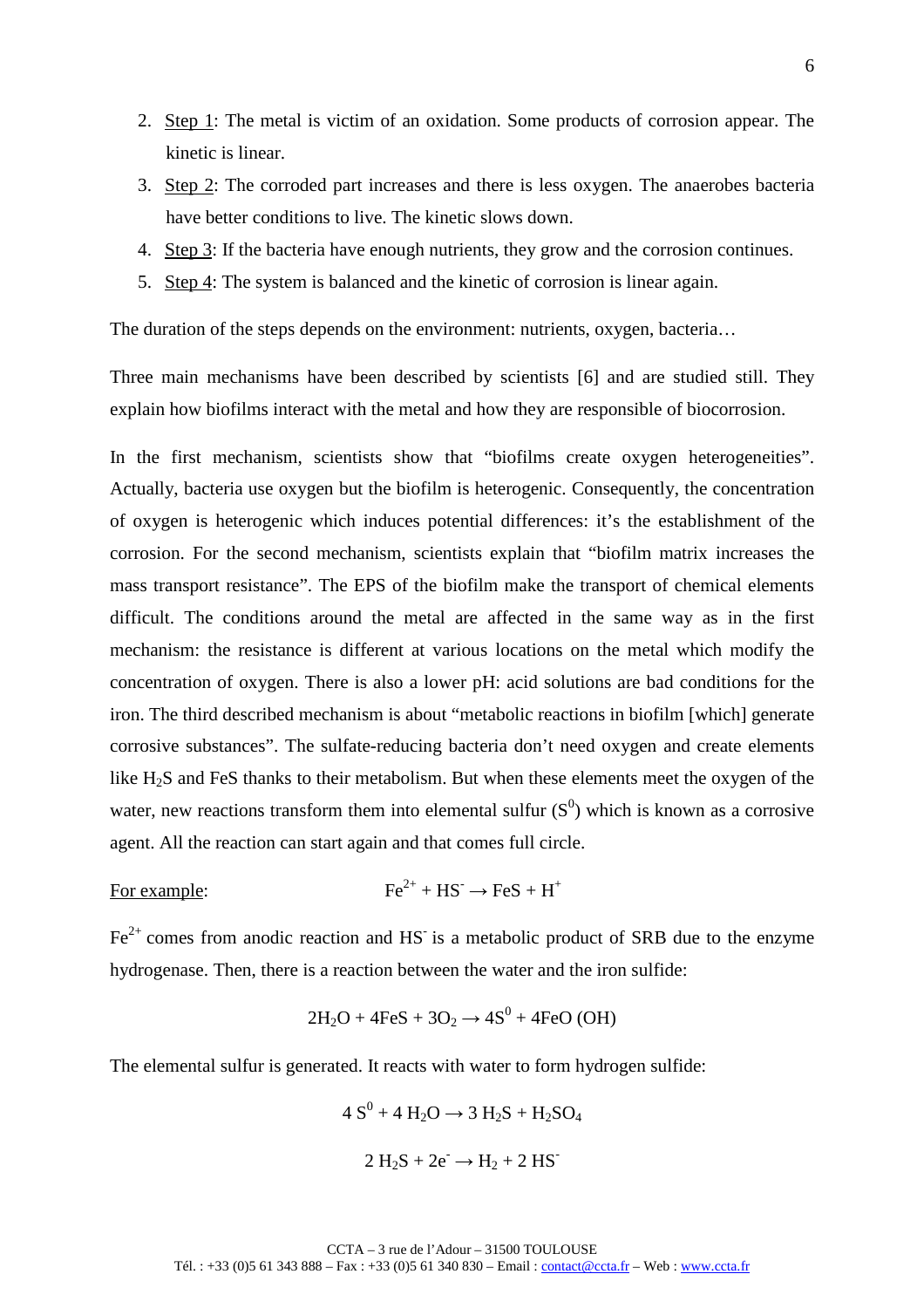The environment becomes acid and enhances corrosion.

So, bacteria can accelerate the corrosion. Different reasons are possible and maybe others will be found in few years.

#### B) Inhibition of corrosion

The second hypothesis indicates that biofilms can inhibit corrosion. The most important explanation given by the scientists, is that the biofilm is protective against corrosive agents especially oxygen and that aerobe bacteria decrease the oxygen concentration. The best solution would be to find biofilms which secrete antimicrobials agents to reduce SRB and/or secrete corrosion inhibitors. But all the persons who are against this assumption remind that biofilms are heterogenic and uncontrollable. On the other hand, it can be interesting to understand these mechanisms to imagine solutions to stop biocorrosion.

### **V) Solutions**

When we know the consequences due to biocorrosion, we realize that it's better to prevent this phenomenon. The principal idea is to keep the metal clean.

Different methods exist. First of all, the method can be a physical technique: cleaning the pipe with a sponge but the problem is that damages can be done and it will be worse. Then, a chemical method can be employed thanks to biocide treatments. There are two groups of biocides:

- Oxidizing: they go through the cellular membrane and kill the micro-organism. The most popular in industry is the chlorine but it must be used carefully because it has corrosive properties.
- Non-oxidizing: They inhibit some metabolic pathways of the bacteria. The glutaraldehyde is one example. These agents are more efficient than oxidizing biocides.

The problem is that biocides have an important toxicity towards the environment.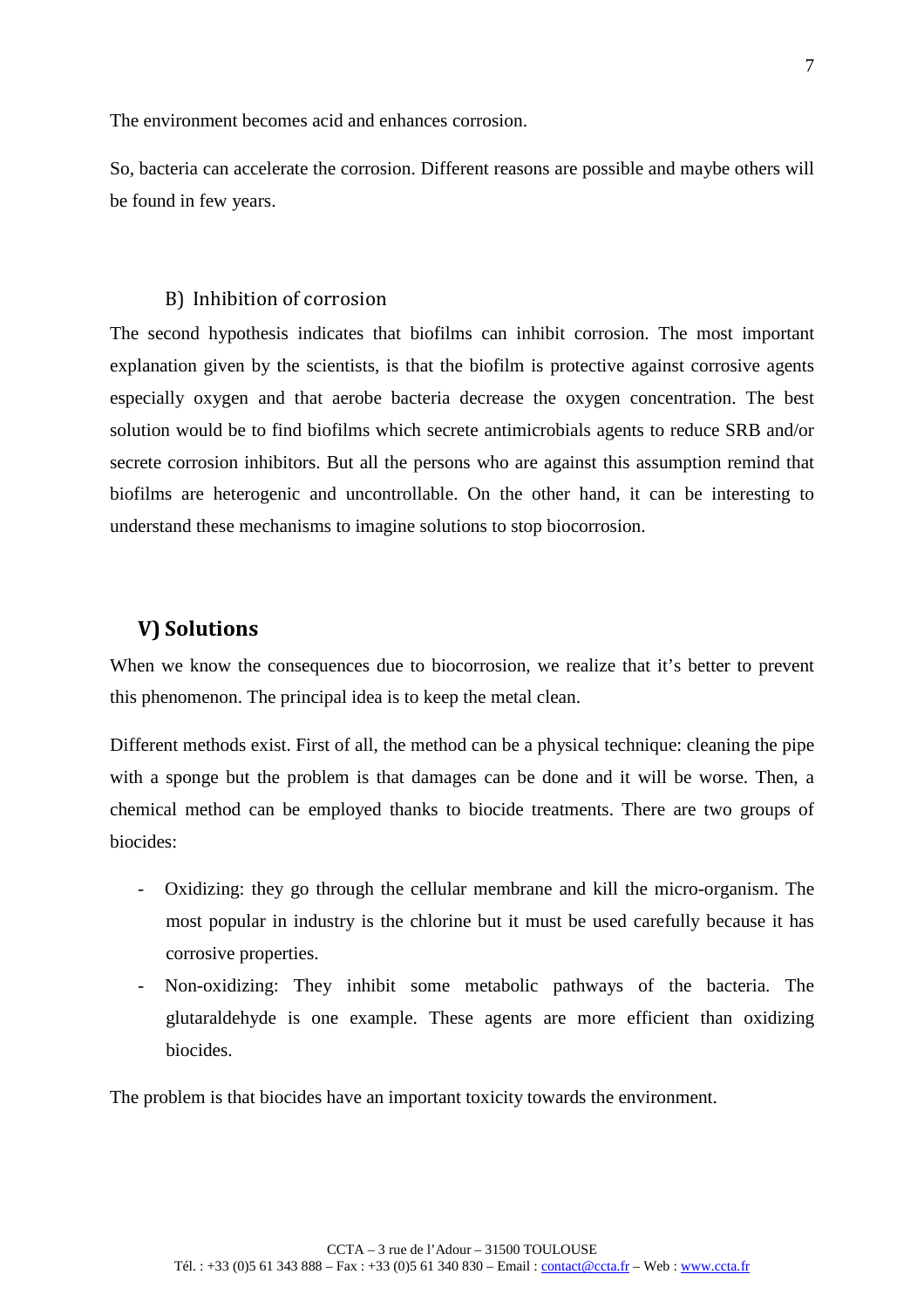So, more and more restrictions are given by the minister. Moreover, bacteria can develop resistance against these biocides. Consequently, scientists are looking for natural mechanisms. For example, they try to use enzymes to avoid the biofilm adhesion on the metal.

Finally, another solution that works to inhibit biocorrosion is called cathodic protection. It's an electrochemical method that creates a battery. The cathode is the metal that must be protected. The oxidation of the anode is made into the protective system: the added anode is called sacrificial anode. It permits to diminish the corrosion potential  $E_{\text{corr}}$  to a protective potential  $E_{prot}$ . Actually, the purpose is to keep the iron from becoming stable. This technique gives electrons from the sacrificial anode (in aluminum for example) to the iron which is the structure that must be protected. It creates a layer of calcium and magnesium. This layer is protective and makes unfavourable conditions for bacteria especially SRB which cannot touch the iron. Thus, for the moment, the cathodic protection is the best solution to prevent biocorrosion and it can be associated with anti-fouling paints (for example on ship's hulls).

# **VI) Conclusion**

The biocorrosion is a phenomenon that has to be considered today, especially by industrial. For most of scientists, bacteria have a negative action on marine corrosion because it accelerates it by inducing heterogeneities on the metal. But some studies demonstrate the positive impact as a protection against corrosion. Studies on biocorrosion increase nowadays. The problem is that scientists have to know different subjects such as electrochemistry, microbiology, chemistry, metallurgy, steel industry, corrosion engineering…

Mechanisms to fight against biocorrosion must be developed. The best way would be a natural process like enzymes to remove the biofilm. It can be associated with cathodic protection to prevent this formation. All the mechanisms must respect the environment.

To open up new horizons, it could be interesting to work on different kind of biofilms. They have negative impact on teeth and are responsible of nosocomial pathology. They are also a problem in the food-processing industry. On the other side, biofilms can be protective in the environment for several animals or in the intestine for human health.